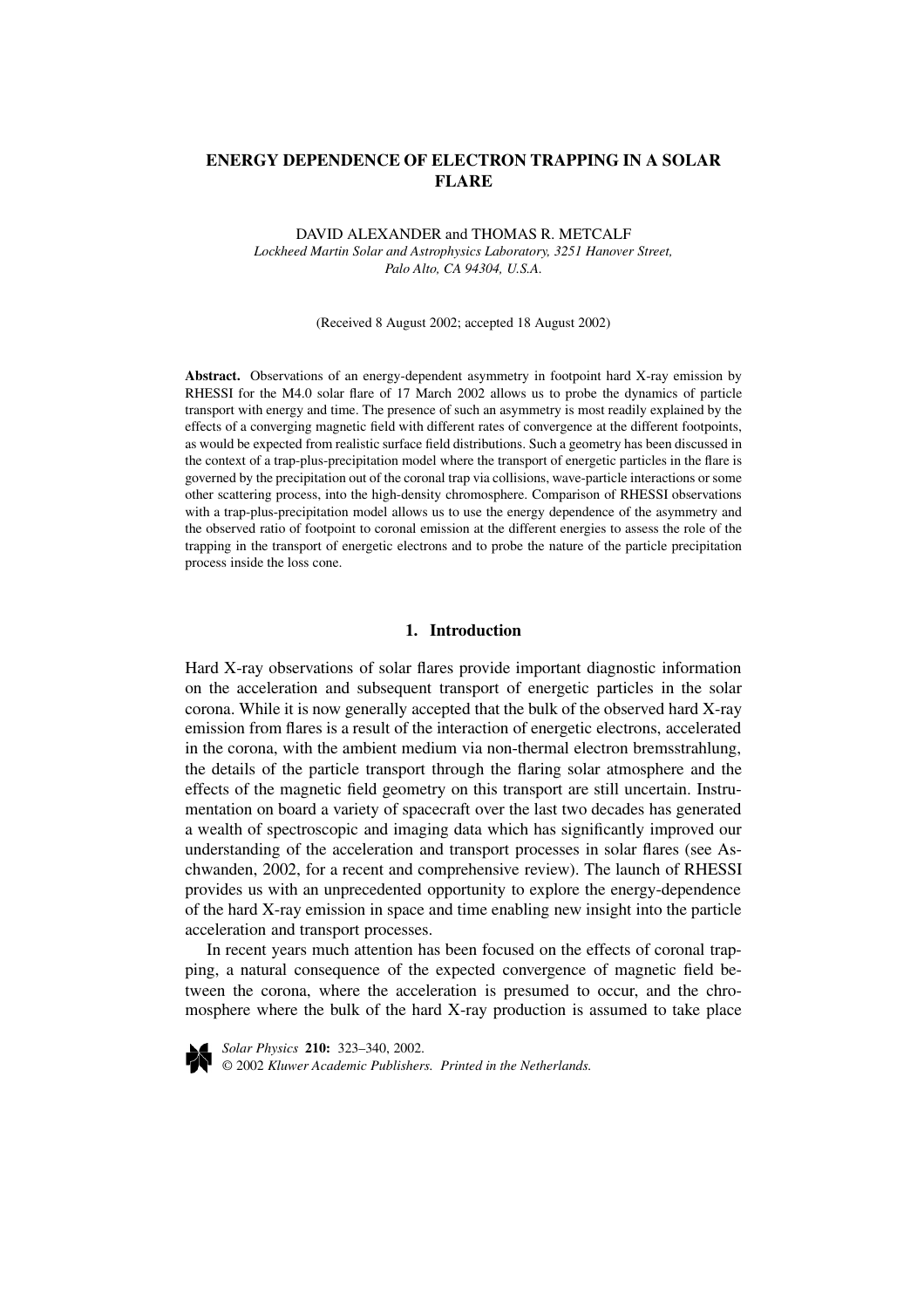(Brown, 1971). The idea of the magnetic trap in a solar context was originally proposed by Takakura and Kai (1966) and subsequently developed into the trap-plusprecipitation model by Melrose and Brown (1976) which was further refined by a series of authors (e.g., MacKinnon, 1988, 1991; Alexander, 1990; McClements, 1990a, b). One of the principal theoretical attractions of the trap model is that it circumvents the electrodynamic problems associated with the very large electron beam fluxes required to generate the observed blue shifts during the impulsive phases of solar flares (LaRosa and Emslie, 1988).

As observations have improved, considerable evidence in support of the trapplus-precipitation scenario for energetic electrons in solar flares has accrued (Bai and Ramaty, 1979; Bai *et al.*, 1983; Bai and Dennis, 1985; Ramaty *et al.*, 1994; Alexander and Metcalf, 1997; Aschwanden *et al.*, 1999; Metcalf and Alexander, 1999). In particular, imaging observations at low energies (*<* 40 keV) have often shown hard X-ray emission located purely in the corona (Tsuneta *et al.*, 1984; Takakura *et al.*, 1987) with higher energy emissions concentrated at low altitudes (Kane, 1983; Aschwanden *et al.*, 1999). Less direct evidence for the need of a coronal trap lies in presence of a strong stationary component in soft X-ray emission lines (McClements and Alexander, 1989) contrary to what is expected from the thick-target electron beam interpretation of hard X-ray observations (e.g., Emslie and Alexander, 1987) which predicts large systematic blue shifts in these lines.

In this paper we are particularly interested in the exploration of the particle transport through the analysis of asymmetric trap geometries: a situation necessitated by the spatially resolved observations of asymmetric hard X-ray footpoints in a large number of solar flares. An asymmetric trap model was developed by Aschwanden *et al.* (1999) who used combined measurements from CGRO/BATSE (Fishman *et al.*, 1992) and the *Yohkoh*/HXT (Kosugi *et al.*, 1991) to quantify the relative fractions of the directly precipitating and trap-precipitating electrons at both magnetically conjugate footpoints. The presence of an asymmetry allows us to examine in detail the energy and time dependence of the particle transport.

When coupled to the increased sensitivity and improved energy resolution of RHESSI (Lin *et al.*, 2002), the characteristics of the observed asymmetry and its behavior with energy and time yield important clues to the physics governing the particle transport in solar flares. In this paper we address this issue via RHESSI observations of a solar flare which exhibited a well-defined and energydependent footpoint asymmetry and put these observations in context with the trap-plus-precipitation models. In Section 2 we present the observations and analysis while our results and interpretation are discussed in Section 3. Conclusions are subsequently presented in Section 4.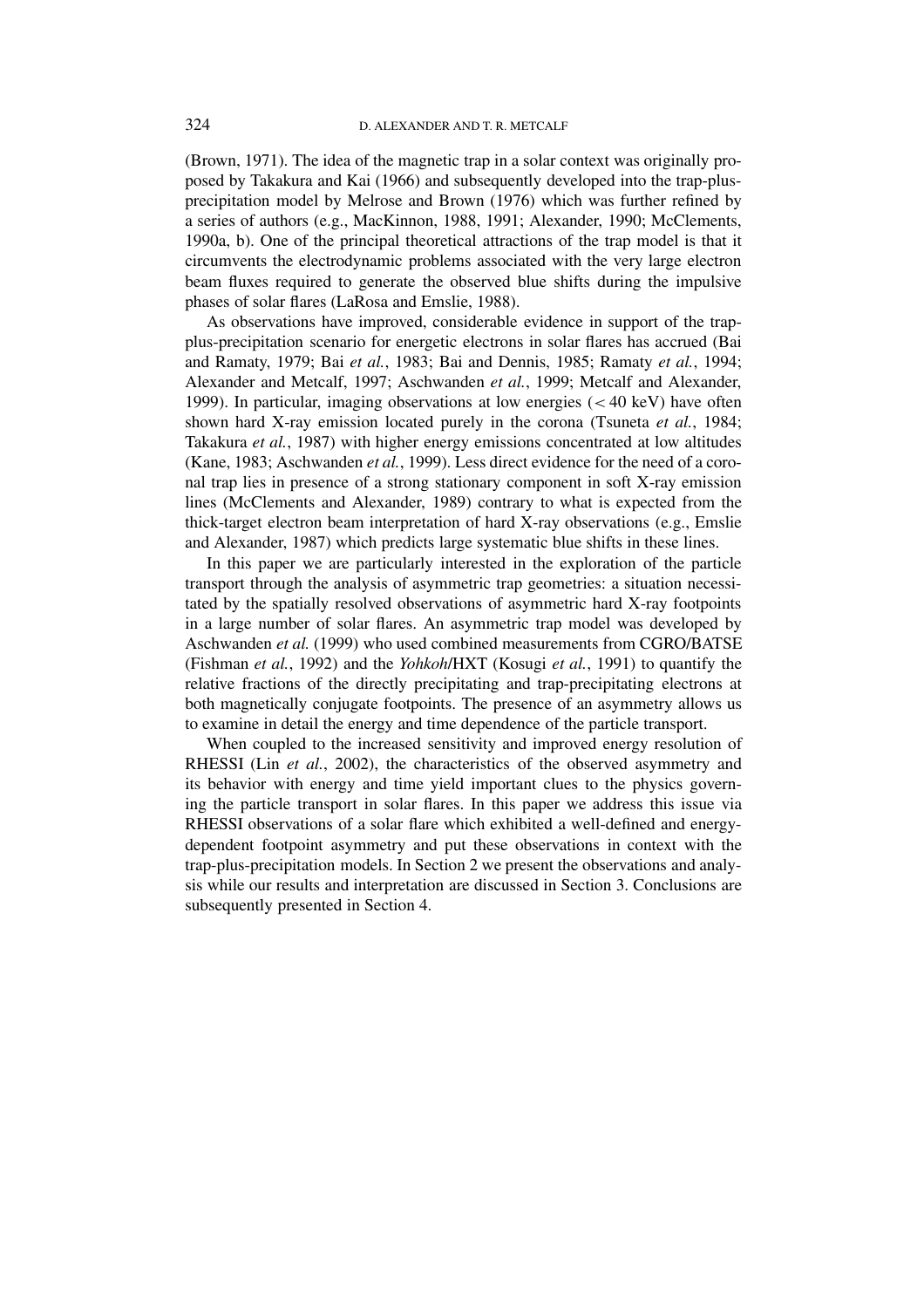

*Figure 1.* The light curve for the 17 March 2002 flare in two energy bands: 25–50 keV (*solid*) and 50–80 kev (*dotted*). The counts are summed into 0.1 s bins.

# **2. Observations and Analysis**

RHESSI observed an M4.0 solar flare at 19:28 UT on 17 March 2002. The impulsive flare was in NOAA active region number 9871 at S21 E17. Figure 1 shows the hard X-ray light curve for this event. The analysis presented here is restricted to the flare impulsive phase from 19:27:30 through 19:29:00 UT. The inferred spectral index for this event is  $\delta \approx 3.5$ .

Figure 2 displays images in a subset of the energy bands considered. Images were reconstructed using the Pixon algorithm which gives the best suppression of spurious sources and hence the best photometry (Metcalf *et al.*, 1996). Energies above 30 keV are not shown since they are similar in appearance to the 28–30 keV image. The images shown in Figure 2 were reconstructed using the entire impulsive phase of the flare from 19:27:30 to 19:29:00 UT. To examine the time variability of the hard X-ray sources images were also reconstructed in time intervals from 19:27:30–19:28:00, 19:28:00–19:28:30, and 19:28:30–19:29:00 UT. All images were reconstructed using RHESSI detectors 3–9. The images show two distinct footpoint regions (east and west) and a coronal source (e.g., Masuda *et al.*, 1994) between the two footpoint regions and provide the basic data for the analysis described below.

For our investigation of the asymmetry in the hard X-ray emission from the two footpoint regions it is important to understand the character of the magnetic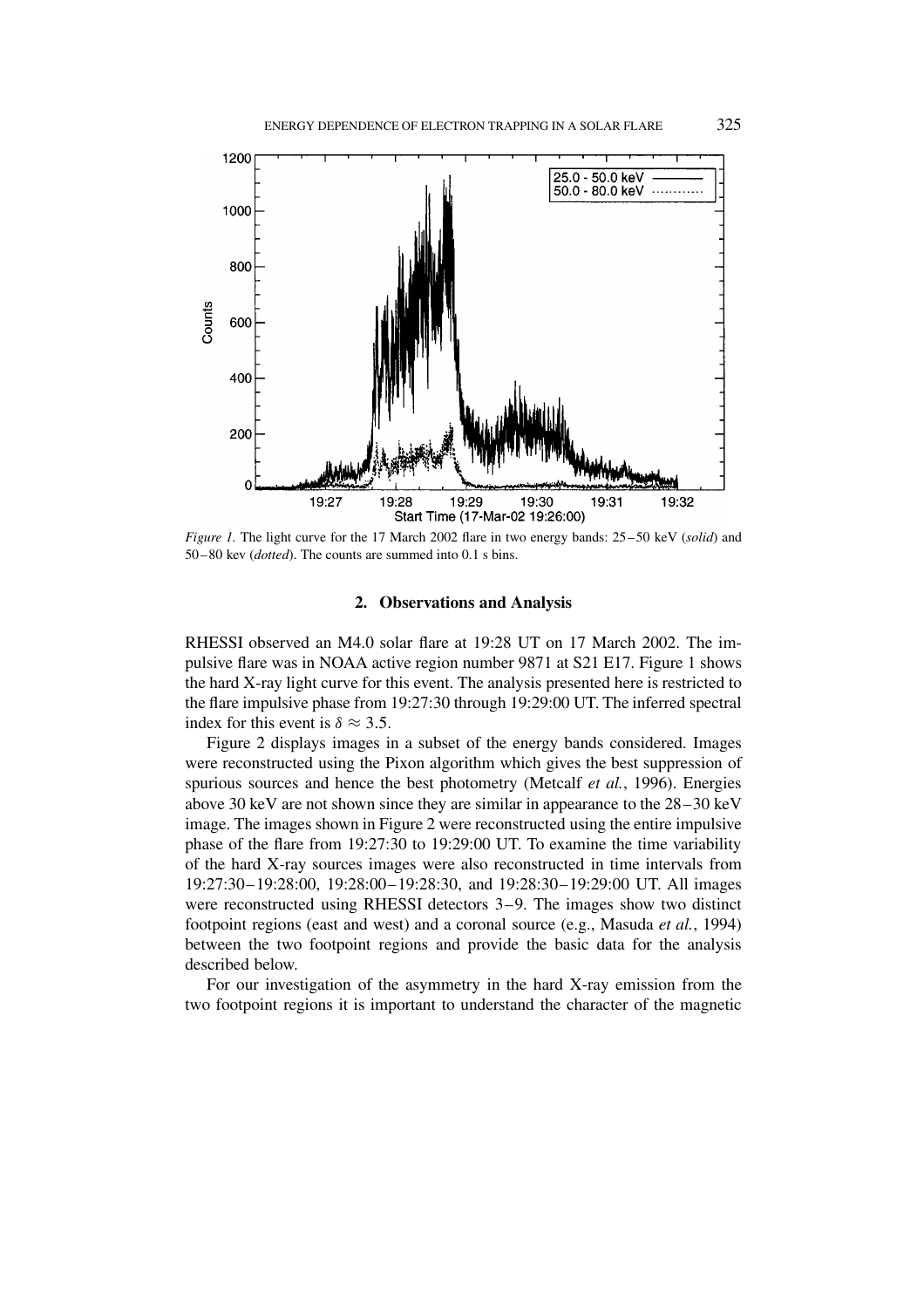

*Figure 2.* RHESSI images reconstructed using the Pixon algorithm in energy bands from 12 to 30 keV. At low energies the image is dominated by a coronal source. At high energies the images are dominated by two footpoint regions. In the *lower right* the boxes used to separate emission from the footpoints and the corona are shown. The images are each 64 arc sec  $\times$  64 arc sec with 1 arc sec pixels and are independently scaled. The total and maximum brightness for each image is given.

field at the footpoints. Figure 3 shows an overlay of the RHESSI hard X-rays on the SOHO/MDI (Scherrer *et al.*, 1995) photospheric vertical magnetic field. The vertical field was derived from the observed line-of-sight field using a simple potential field extrapolation. The MDI and RHESSI data were co-aligned using the known pointing of each instrument after correcting the MDI data for the parallax between the L1 view and the Earth view. The magnetic field in the vicinity of the west footpont is 650 G while the magnetic field in the vicinity of the east footpoint is quite variable since the footpoint sits at the edge of a strong spatial gradient in the magnetic field. The field in the vicinity of the east footpoint varies from −450 G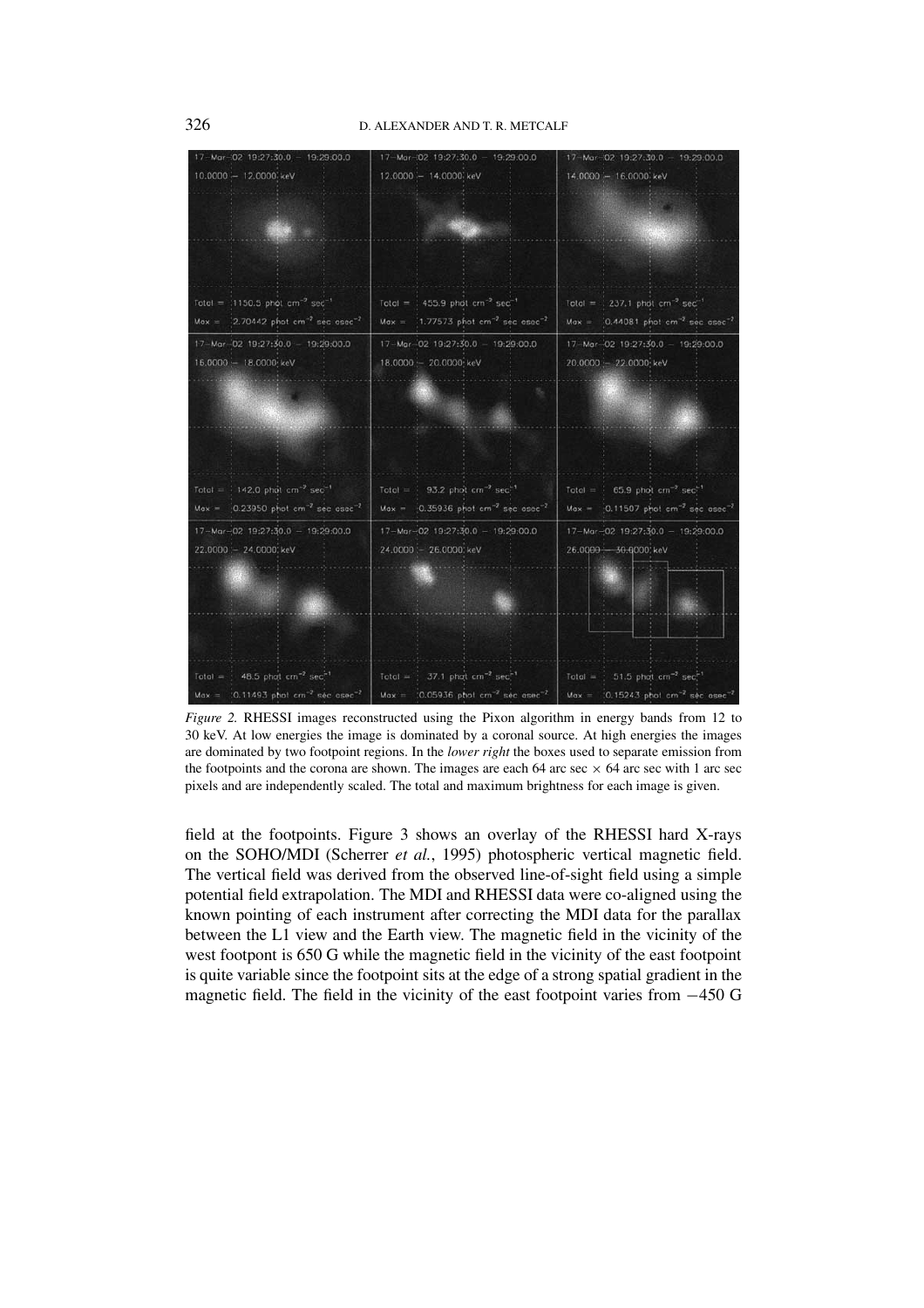

*Figure 3.* Contours of RHESSI hard X-ray emission (19:27:30–19:28:30 UT, 12–25 keV) overlayed on the MDI vertical magnetic field at 19:46:30 UT (*dark*: downward field, *white*: upward field).

to −1000 G depending on where the true flare footpoint is located. The spatial resolution achieved in the RHESSI images, and the uncertainty in the RHESSI pointing, make it difficult to determine the exact ratio of the magnetic field at the two footpoints. However, the range of possible values we derive is from 0.7 to 1.5 (west/east).

The asymmetry in the hard X-ray footpoint emission, *A*, is derived by summing the X-rays in boxes (Figure 2) surrounding the footpoints and computing the difference in brightness between the two footpoints divided by the sum of the brightness in the two footpoints, viz.,

$$
A = \frac{I_2 - I_1}{I_2 + I_1},\tag{1}
$$

where  $I_i$  denotes the count rate at footpoint *i*. For perfect symmetry,  $A = 0.0$ and for perfect asymmetry,  $A = \pm 1.0$ . Figure 4 shows the footpoint asymmetry for the early impulsive phase of the flare, 19:27:30–19:28:00 UT. Although there is a strong degree of scatter, there is evidence of a reduction in the asymmetry with increasing photon energy above 20 keV. A fit to the data above 20 keV, and excluding the last point at 70–80 keV where the count rates are small, yields an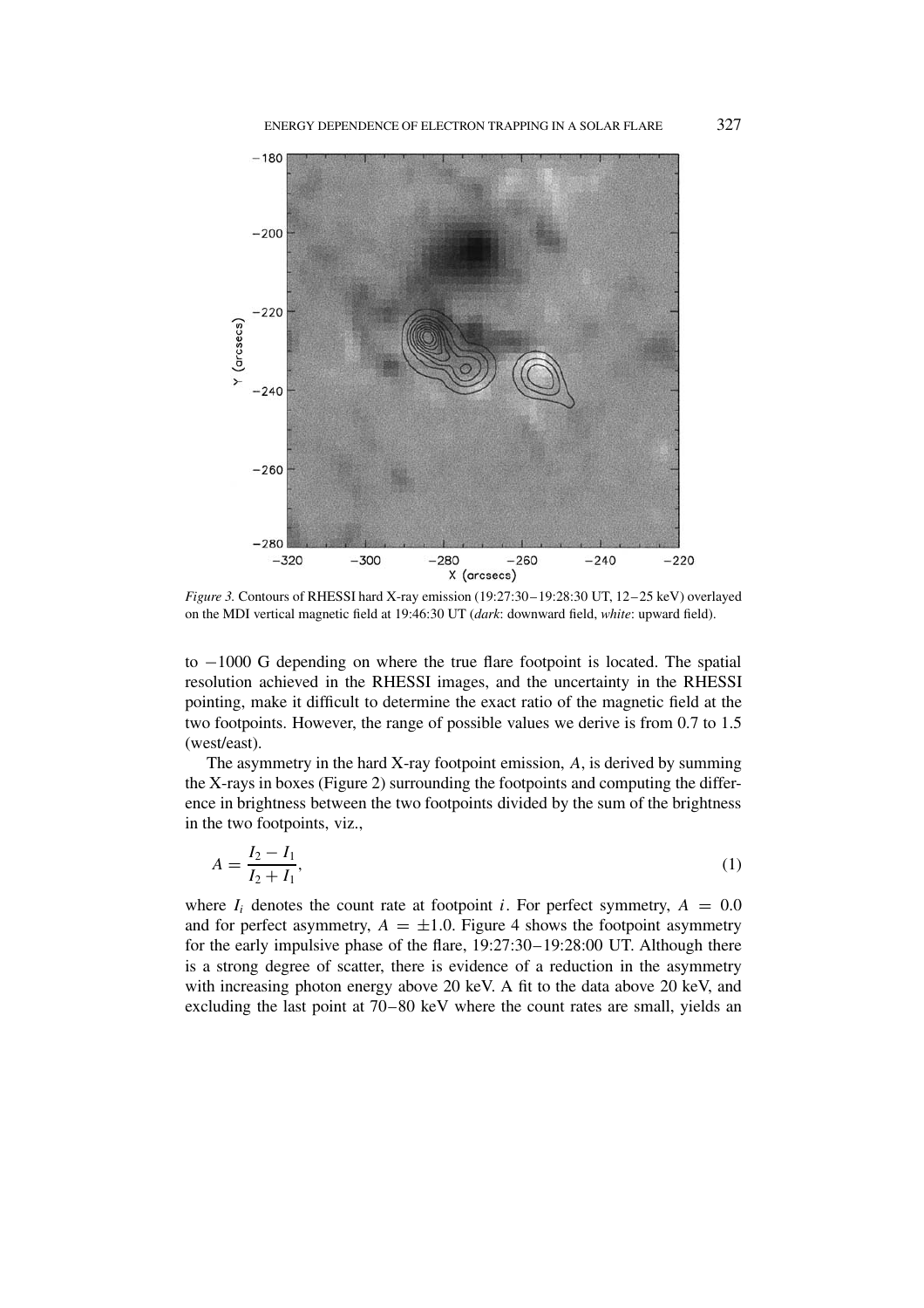

*Figure 4.* The asymmetry in the footpoint emission in the early impulsive phase from 19:27:30 to 19:28:00 UT, as a function of energy. The *horizontal bars* show the energy bands used and the *vertical bars* show the statistical errors. The energy integrated asymmetry is 0.39.

energy dependence of  $4.1 \pm 1.4 \times 10^{-3}$  (keV)<sup>-1</sup>, which is significant at the 3-sigma level. The quoted uncertainty was calculated from the scatter about the linear fit rather than from the statistical error bars which are considerably smaller than the scatter. The energy-integrated asymmetry is found to be  $A_I = 0.39$ . There is also some evidence for an increase in the asymmetry with energy at low photon energies (*ε <* 20 keV).

Late in the impulsive phase the character of the asymmetry clearly changes (Figure 5). From 19:28:00 to 19:28:30 UT, the asymmetry is reduced and from 19:28:30 to 19:29:00 UT the asymmetry has changed sign and shows a complex variation with energy. We will discuss this more fully in the following section.

Figure 6 shows the ratio,  $R = I_{fp}/I_{cor}$ , of the footpoint emission to the emission from the corona, the latter being dominated by the Masuda-like source. Similar to the energy variation in the asymmetry, *R* shows a general decay with energy in the early impulsive phase as would be expected from the early development of the particle transport when *R* is dominated by directly precipitated electrons: higher energies stay in the trap longer. In the late impulsive phase, *R* is progressively reduced with time at low energies as the corona becomes bright via heating and chromospheric evaporation and as the once-trapped particle population grows to dominate the directly-precipitated particles in the loss cone. At higher energies, *R* is consistently of the order of 2.5, i.e., the combined hard X-ray emission from the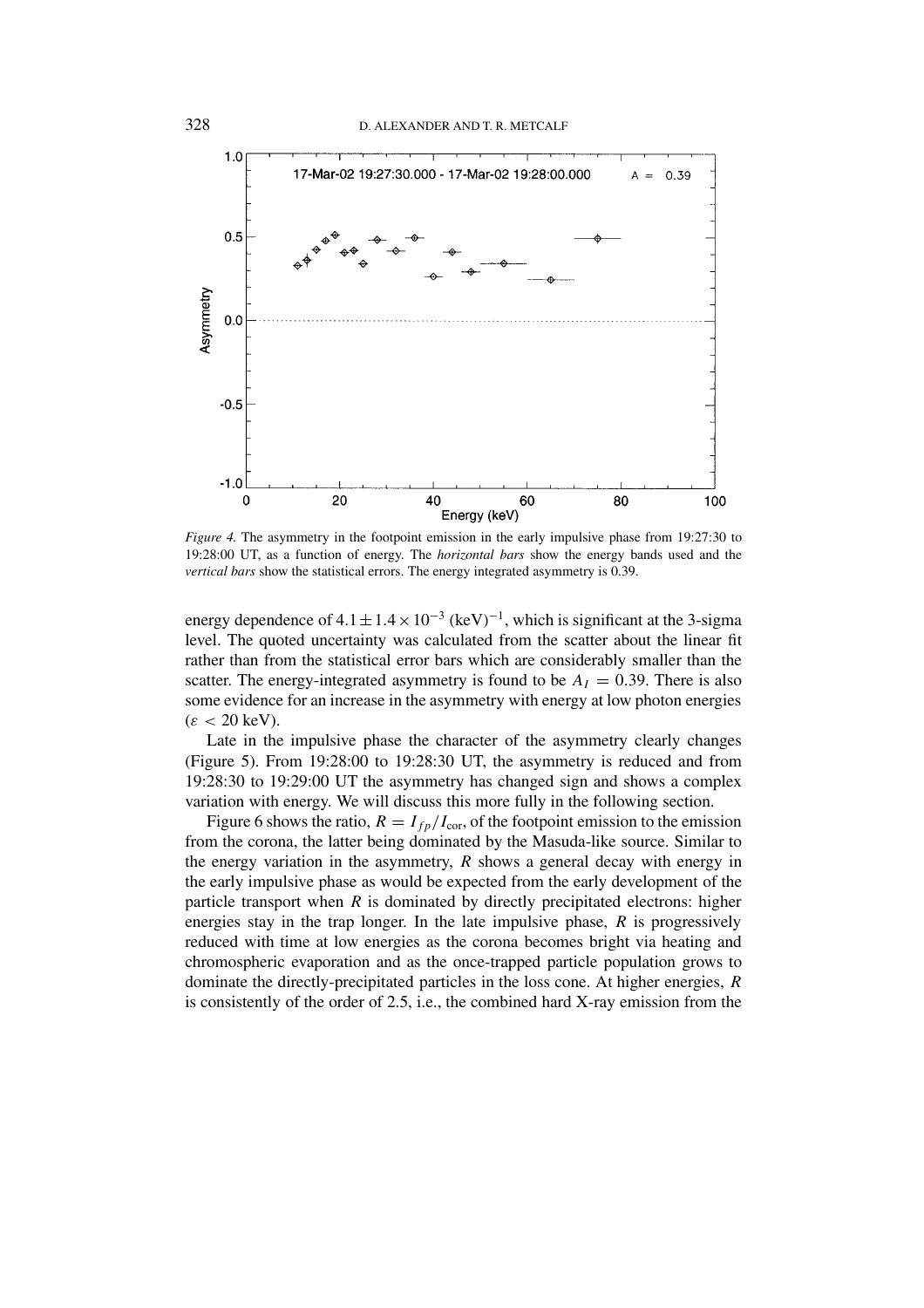

*Figure 5.* The asymmetry in the footpoint emission late in the impulsive phase from 19:28:00 to 19:28:30 UT (*upper plot*) and 19:28:30 to 19:29:00 UT (*lower plot*), as a function of energy. The *horizontal bars* show the energy bands used and the small *vertical bars* show the statistical errors.

two footpoint sources is about 2.5 times the emission from the corona. This demonstrates that, while the coronal emission is strongly influenced by the presence of a trap, the bulk of the emission at early times is dominated by directly precipitated particles.

The vertical bars in Figures 4–7 show the statistical errors on the asymmetry. These errors are derived from the uncertainties provided by the Pixon reconstruction algorithm and represent the statistical errors but do not represent any systematic errors which might be caused by the reconstruction itself.

Two things to bear in mind when interpreting the data shown in Figures 4–7 are the necessity of separating the coronal and footpoint emission and the requirement of potentially long (∼ 30 s) image accumulation times (cf., Metcalf and Alexander, 1999). The selection of boxes invariably results in some coronal emission being defined as footpoint emission with the impacts that the observed asymmetry could be lower than the true value and that *R* is too high. This leads to lower inferred loss-cone angles and larger asymmetries implying a larger ratio of footpoint fields. Additionally, a 30 s accumulation time could be comparable to the trapping time for low energy electrons, depending upon the ambient density, resulting in a significant impact on the inferred asymmetry and emission ratio at these energies (see below). For stronger events we will be able to reduce the image accumulation times significantly.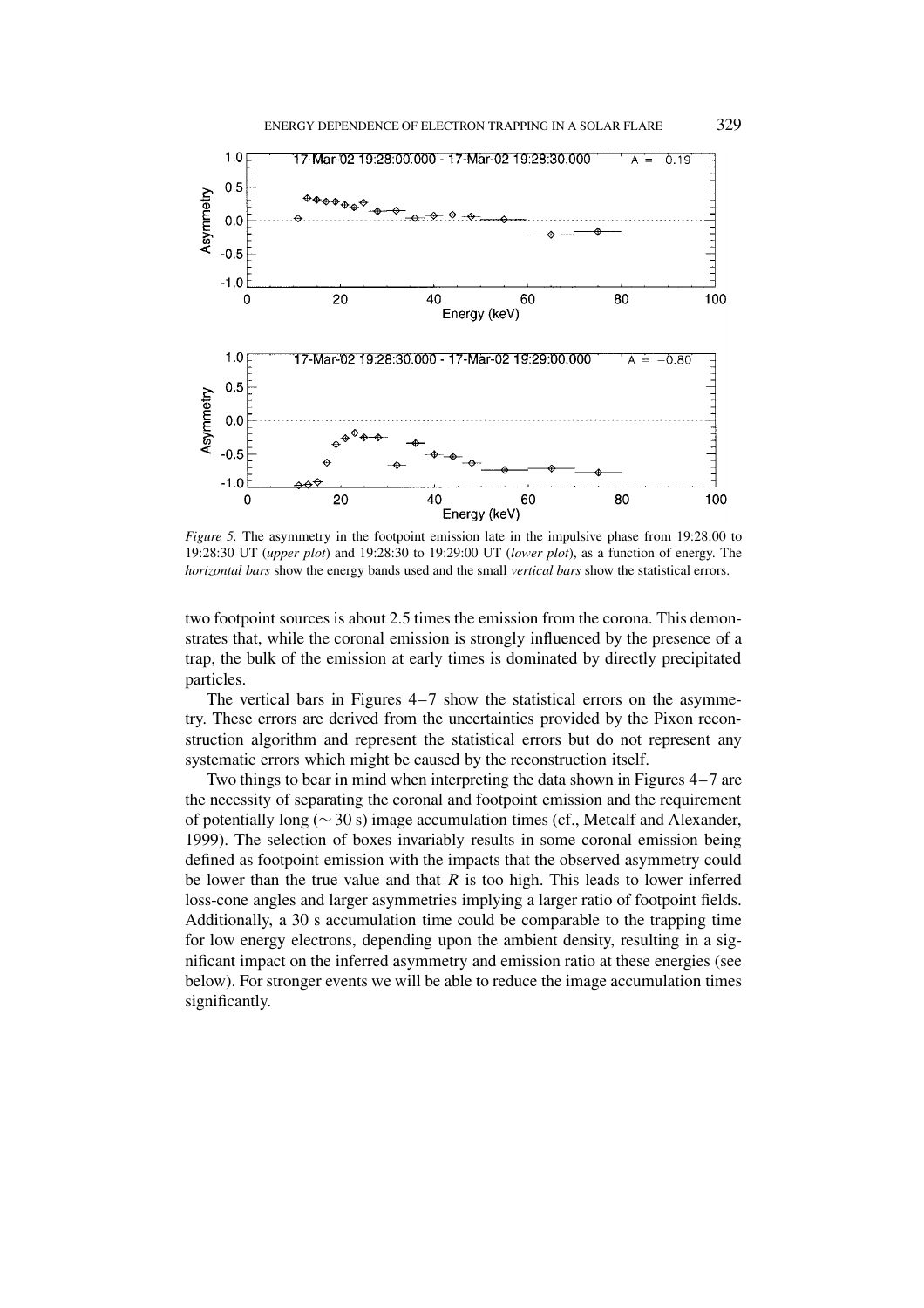

*Figure 6.* The ratio of the footpoint emission to the coronal emission as a function of energy early in the impulsive phase. The *horizontal bars* show the energy bands used and the small *vertical bars* show the statistical errors.



*Figure 7.* The ratio of the footpoint emission to the coronal emission as a function of energy late in the impulsive phase. The *horizontal bars* show the energy bands used and the small *vertical bars* show the statistical errors.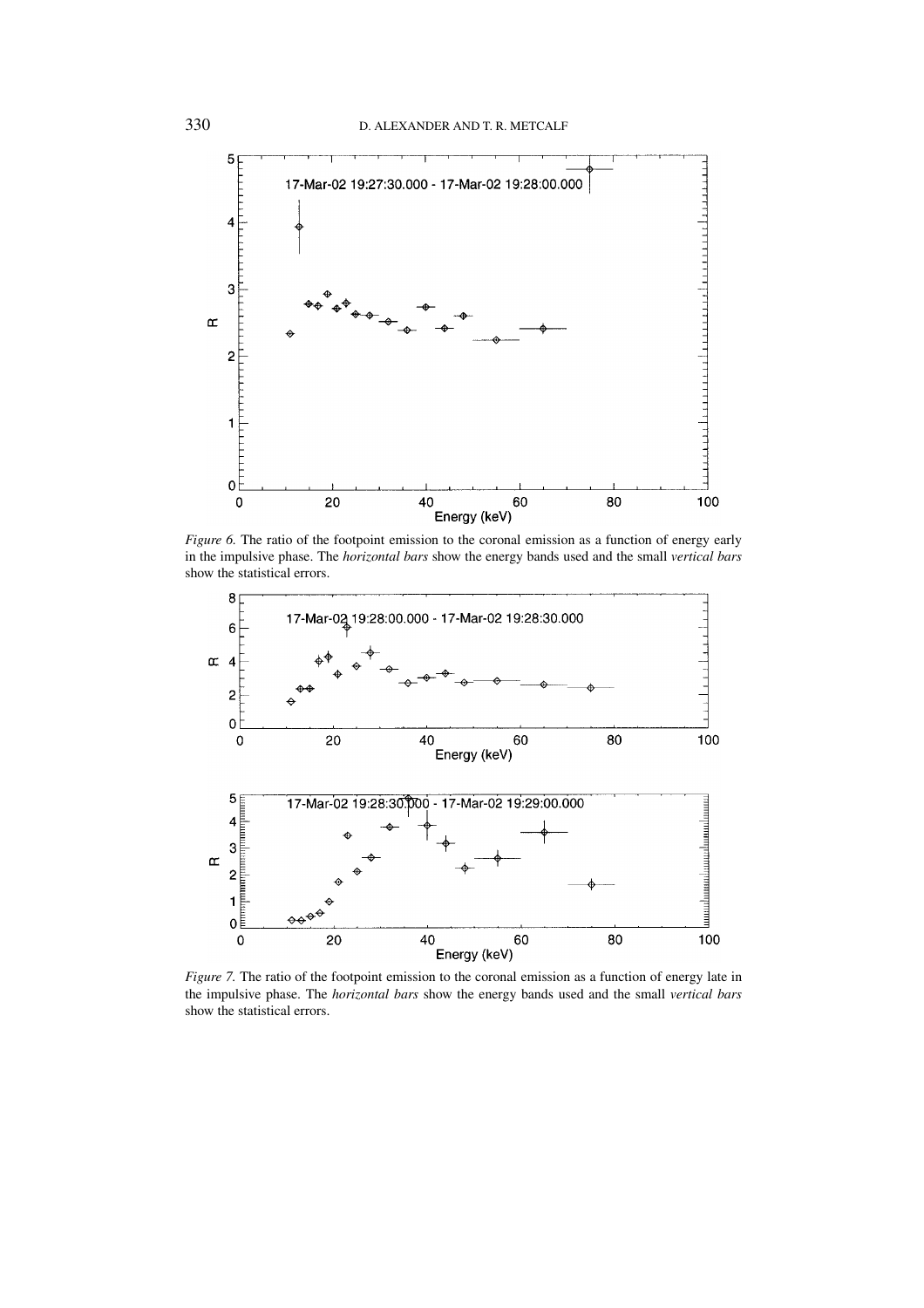# **3. Results and Discussion**

The analysis discussed in the preceding section demonstrates a clear asymmetry in the hard X-ray emission emanating from the footpoints of the flaring loop. Below we will discuss the energy and time dependence of this asymmetry, and the subsequent spatial distribution of the hard X-ray emission, but it should be noted that the mere presence of an asymmetry alone provides us with a powerful diagnostic tool for understanding the particle transport in this flare (cf., Aschwanden *et al.*, 1999).

As we will show, comparison of the observed asymmetry and hard X-ray spatial distribution with existing trap-plus-precipitation models (e.g., McClements, 1990a, b; MacKinnon, 1991) for non-thermal electrons allows us to use the observed asymmetry to constrain the loss-cone angles responsible for the hard Xray emission in the conjugate footpoints. Moreover, the observed ratio of coronal ('trapped') to footpoint ('precipitated') hard X-ray emission provides an additional derivation of the loss-cone angles which can be readily compared with those derived from the asymmetry.

### 3.1. MODELING THE ASYMMETRY

In this paper we assume that the unspecified acceleration process generates an energetic particle population which is isotropic in pitch angle space (cf., Alexander, 1990; McClements, 1990a) and is symmetrically injected into either side of the loop. Any accelerated particle distribution with a highly anisotropic injection profile, at either large, e.g., MacKinnon (1988), or small, e.g., electron beam model of Brown (1971), pitch angles would likely be rapidly isotropized by plasma instabilities (e.g., Holman, 1985). McClements (1990a) demonstrated clearly that the spatial distribution of the hard X-ray emission predicted by the trap-plus-precipitation model is strongly dependent on the pitch-angle distribution of the accelerated electrons and so it is important to represent the accelerated population as realistically as possible.

Figure 4 shows that early in the impulsive phase there is a strong asymmetry in the emission from the conjugate footpoints of the flaring loop. There is clear evidence for an energy dependence in this asymmetry (not found by Aschwanden *et al.*, 1999, using *Yohkoh*/HXT data). However, in this section, we will concentrate on the energy-integrated asymmetry which was found to be  $A<sub>I</sub> = 0.39$ .

We define the asymmetry as in Equation (1) with  $I_1$  and  $I_2$  being defined here as the directly precipitated fluxes at each of the two footpoints; we are implicitly assuming that early in the impulsive phase the footpoint hard X-ray production is dominated by directly precipitating electrons. This is a slightly different definition of the asymmetry than used by Aschwanden *et al.* (1999):  $A_{\text{Asch}} = I_2/(I_1 + I_2)$ . The asymmetry defined in Equation (1) is simply  $A = 2A_{\text{Asch}} - 1$ .

The magnetic field is assumed to have a uniform value  $B_{\text{cor}}$  in the corona, increasing rapidly to a value  $B_{\text{chrom,1}}$ ,  $B_{\text{chrom,2}}$  at each of the loop footpoints re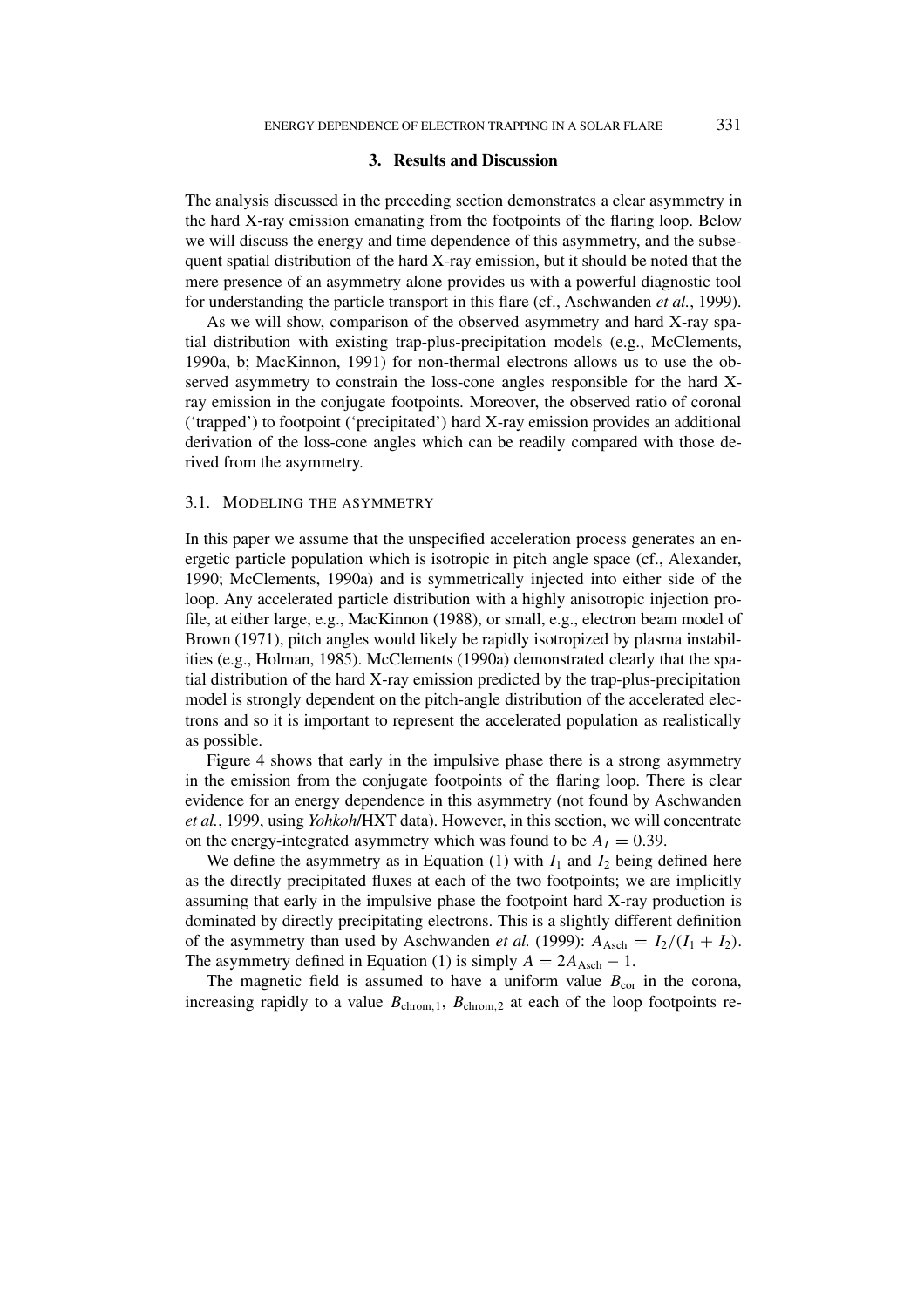spectively (cf., MacKinnon, 1988). With this definition the loss-cone angle takes the form

$$
\theta_{0i} = \sin^{-1} \left( \frac{B_{\text{cor}}}{B_{\text{chrom},i}} \right)^{1/2},\tag{2}
$$

where  $i \in (1, 2)$  denotes the particular footpoint of interest, and is uniquely defined throughout the coronal part of the loop. Assuming isotropic injection with a source function given by

$$
S(E, \sigma) = s_0 E^{-\delta} \frac{\sigma}{(1 - \sigma^2)^{1/2}} \equiv s_0 E^{-\delta} f(\sigma),
$$
 (3)

where  $\sigma = \sin \theta$  is the pitch-angle sine (see Alexander, 1990), we can obtain the asymmetry by only considering electrons with pitch angles  $\theta < \theta_{02}$ . The source function *S* defined in Equation (3) denotes the injection rate per unit  $\sigma$ . This results in an injection rate per unit solid angle which is independent of the pitch angle, *θ*. Particles injected towards footpoint 1 with pitch angles  $\theta_{01} < \theta < \theta_{02}$  will precipitate at footpoint 2 after a single bounce at mirror point 1. This is the source of the observed asymmetry at early times.

Ignoring the details of the photon production, the photon emission at each footpoint is given by

$$
I_1 = \text{const.} \times \int\limits_0^{\sigma_{01}} f(\sigma) \, \mathrm{d}\sigma = \int\limits_0^{\theta_{01}} \sin \theta \, \mathrm{d}\theta = 1 - \mu_{01}, \tag{4}
$$

$$
I_2 = \text{const.} \times \int_{0}^{\sigma_{02}} f(\sigma) \, d\sigma + \int_{\sigma_{01}}^{\sigma_{02}} f(\sigma) \, d\sigma = 1 + \mu_{01} - 2\mu_{02}, \tag{5}
$$

yielding an asymmetry

$$
A = \frac{I_2 - I_1}{I_2 + I_1} = \frac{\mu_{01} - \mu_{02}}{1 - \mu_{02}},
$$
\n<sup>(6)</sup>

where  $\sigma_{0i} = \sin \theta_{0i}$ , and  $\mu_{0i} = \cos \theta_{0i}$ . We have further assumed that the distribution of those particles with pitch angles  $\theta_{01} < \theta < \theta_{02}$  does not undergo significant modification during their single 'bounce' from the mirror point at  $B_{\text{chrom,1}}$  to the loss cone defined by  $\theta_{02}$ .

Our definition of the theoretical asymmetry, *A*, assumes no effects due to Coulomb collisions in the loss cone. This is a good assumption, except at very small energies, since the loss cone is effectively empty for energies greater than ∼ 6 keV in the corona; the energy at which the loop transit time equals the collisional pitch angle scattering time. Therefore, assuming identical injection profiles into both sides of the flaring loop, our asymmetry is defined to first order by the form above (see MacKinnon, 1991). Moreover, our theoretical asymmetry is really only valid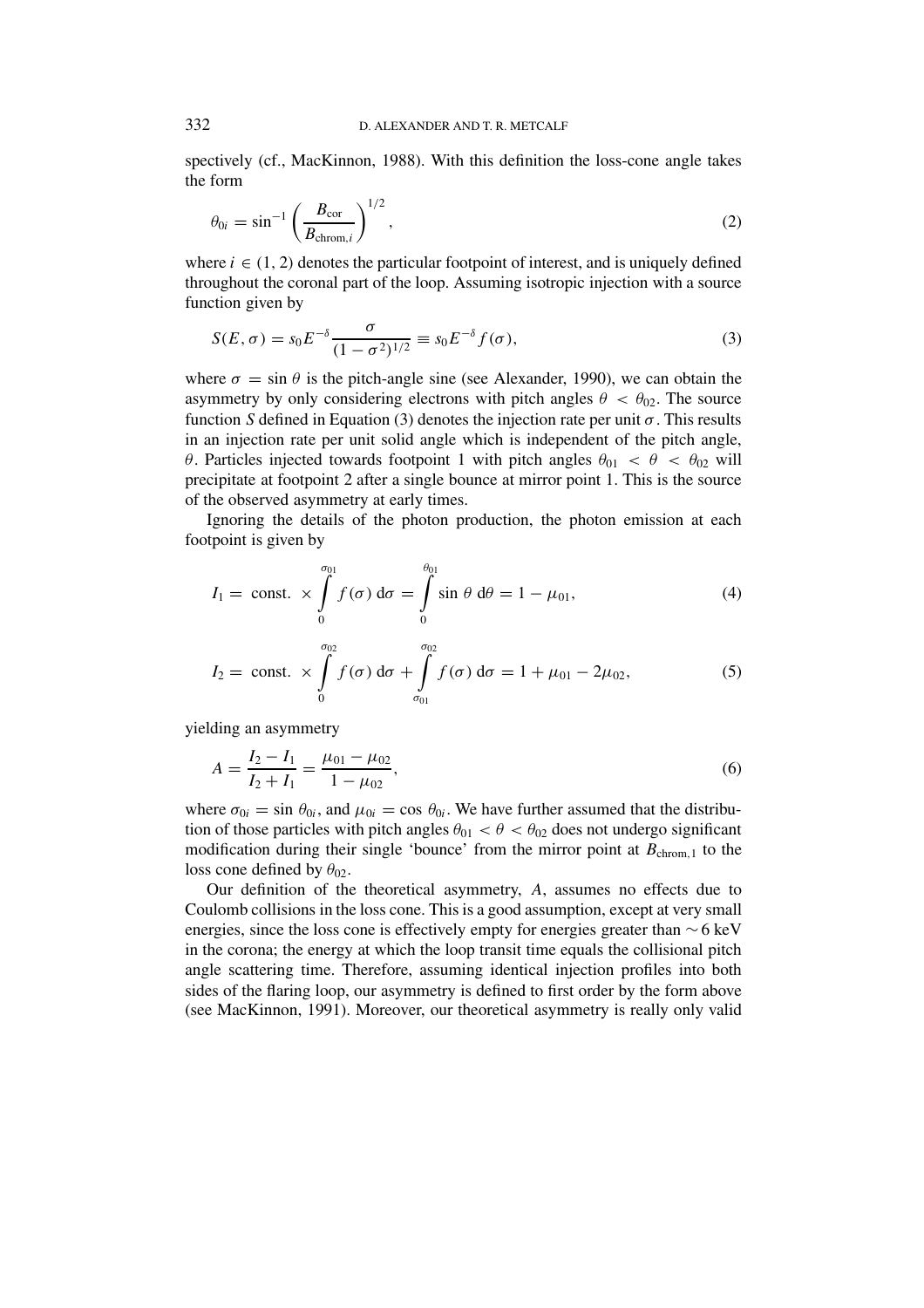

*Figure 8.* The relationship between the loop loss-cone angles and the asymmetry for different values of the footpoint magnetic field ratio. The *dashed line* indicates the observed value of the energy-integrated asymmetry,  $A_I = 0.39$ .

for short times such that the footpoint emission is dominated by the flux of directly precipitated electrons, before significant scattering from the trap has occurred, and assuming no pitch-angle dependence with time of the injected particle distribution.

From Equation (2) we obtain the relationship between the asymmetric loss-cone angles and the ratio of the magnetic field at the conjugate footpoints:

$$
\left(\frac{\sigma_{02}}{\sigma_{01}}\right)^2 = \frac{B_{\text{chrom},1}}{B_{\text{chrom},2}} \equiv B_{12}.\tag{7}
$$

Figure 8 illustrates the relationship between the loss-cone angles and the asymmetry for a given footpoint field ratio,  $B_{12}$ . The measured range of  $0.7 < B_{12} < 1.5$ limits the asymmetry to  $A < 0.56$  with  $I_2 > I_1$  and for asymmetries as high as 0.53 if the footpoint asymmetry switches such that  $I_1 > I_2$ . The observed energyintegrated asymmetries at the beginning of the impulsive phase  $(A<sub>I</sub> = 0.39)$  would suggest that  $1.2 \leq B_{12} \leq 1.6$ , since higher values do not accommodate asymmetries as low as 0.39 in this pre-scattering limit. A more certain measurement of the magnetic field at the footpoints would have enabled us to determine the loss-cone angles directly from the measured asymmetry, thereby yielding the field convergence on each side of the loop and providing an estimate of the magnetic field in the corona.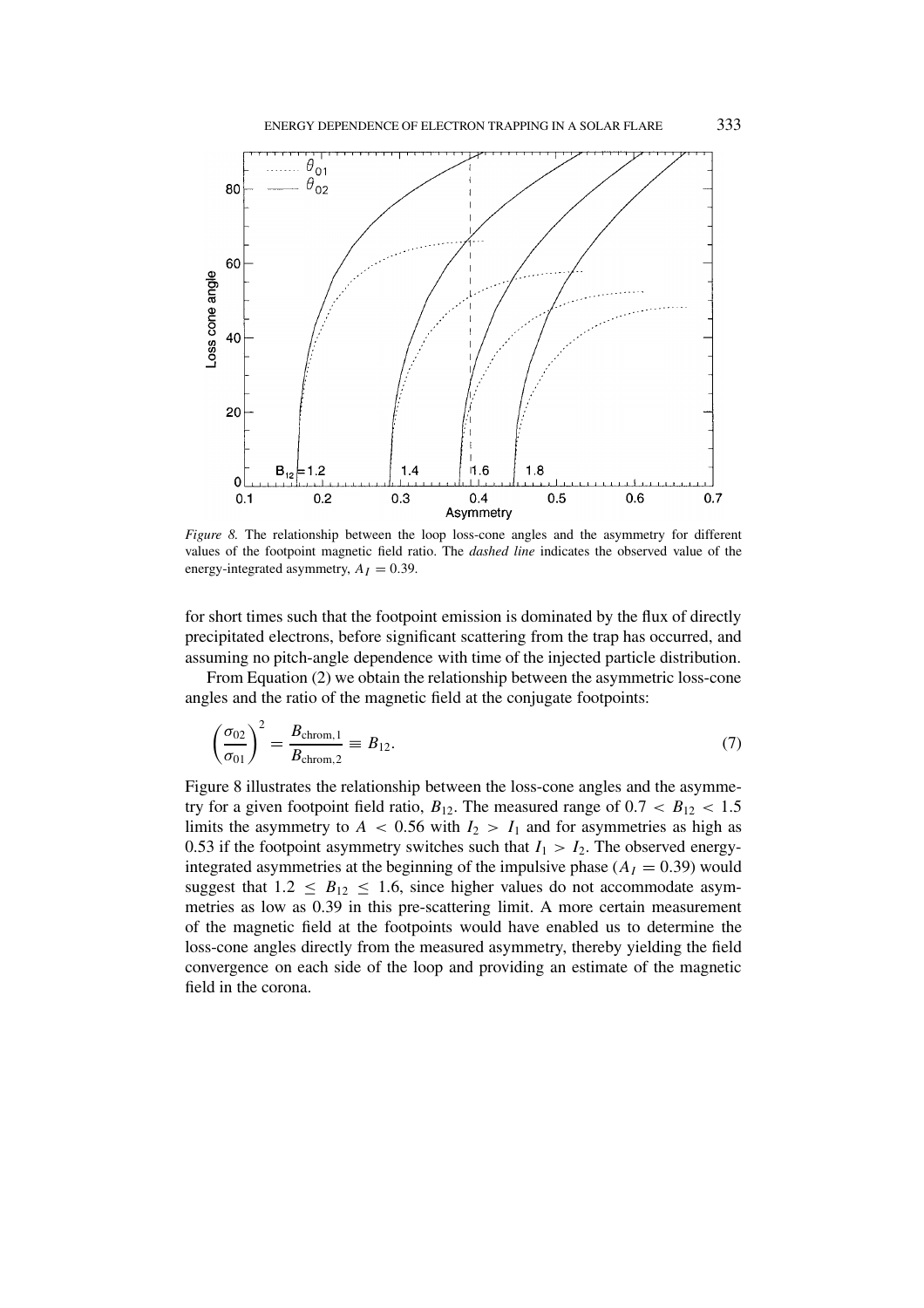In the absence of a well-defined footpoint field, particularly at the eastern footpoint (see Section 2), we can use the measurement of the spatial distribution of the hard X-ray emission to provide an independent inference of the loss-cone angles. Comparison with the dispersive calculation of McClements (1990a), shows that the energy integrated value of  $R<sub>I</sub> = 2.5$  would correspond to a loss-cone angle of  $\theta_0 \sim 53^\circ$  (McClements, 1990a, defines  $R = I_{cor}/I_{fp}$  as the ratio of the coronal to the footpoint emission). Taking  $\theta_0$  as an average loss-cone angle, the observed asymmetry indicates that  $B_{12} \simeq 1.44$  with  $\theta_{01} = 46°$  and  $\theta_{02} = 61°$ , assuming that we are only observing effects from directly precipitating electrons in the early phase of the flare. Using these values for the loss cone and our determination of  $B_{12}$  we can estimate that for this flaring structure the magnetic field in the corona is of order 170 G, where we assume that the chromospheric field where the particles thermalize is 50% of the measured photospheric field. This value is high but reflects the large loss-cone angles inferred from the large asymmetries in the RHESSI footpoint fluxes.

The high values of *R* seen in Figure 6 imply a weak convergence of the magnetic field in the coronal loop (McClements, 1990a). It is interesting to note that Melrose and Brown (1976) obtained the result

$$
\frac{4}{\delta+2} < R < 2,\tag{8}
$$

where  $\delta$  is the electron energy spectral index. The high observed values,  $R > 2$ , indicate that the energy loss and pitch-angle scattering due to Coulomb collisions, neglected by Melrose and Brown (1976), are important for the particle transport in the trapped portion of the loop.

The asymmetric trap analysis of Aschwanden *et al.* (1999) obtains statistical averages for the loss cone angles from a data set of some 54 flares. Similar to the values quoted in the present work, they find  $\theta_{01} = 42^\circ \pm 11^\circ$  and  $\theta_{02} = 52^\circ \pm 10^\circ$ , where subscript '1' denotes the less bright footpoint, yielding mirror ratios  $1.6 < B_{\text{chrom},1}/B_{\text{cor}} < 4.0$  and  $1.3 < B_{\text{chrom},2}/B_{\text{cor}} < 2.5$ , respectively. The ratio of footpoint field by Aschwanden *et al.* (1999),  $B_1/B_2 \sim 1.2$  with a range of 1.1–1.8, inferred from the measured asymmetry, is consistent with measured ratio here (see Figure 3).

#### 3.2. ENERGY DEPENDENCE OF ASYMMETRY AND FLUX RATIO

Although the loss-cone angle is completely specified by the field convergence as per Equation (2) and the mirror point is strictly a function of the particle's pitch angle and not its energy, the presence of collisional pitch angle scattering and energy loss introduce an energy dependence in the precipitation rate, particularly at later times. The isotropic injection solution for the ratio of footpoint to coronal emission, derived from the fully-dispersive calculation of McClements (1990a), exhibited a weak dependence of *R* on energy, with *R* varying by  $\leq 20\%$  between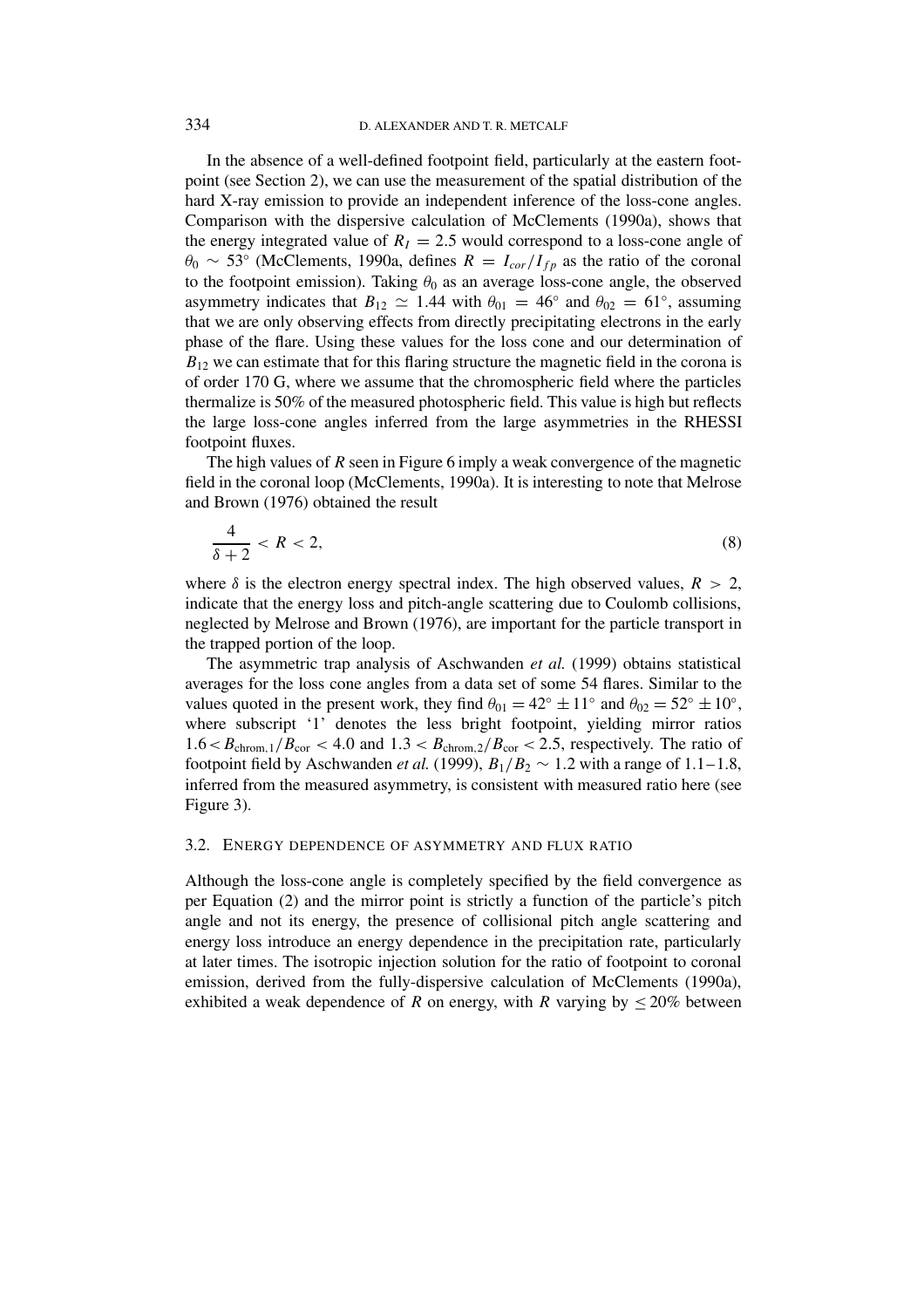photon energies,  $\varepsilon = 20$  keV and  $\varepsilon = 200$  keV. From Figure 6 we find a stronger dependence with *R* varying by  $\sim$  25% between 20 keV and 60 keV. Aschwanden *et al.* (1999) found little variation in the asymmetry, averaged over 29 flares with well-separated footpoints, at different energies using BATSE and *Yohkoh*/HXT:  $A_{23-33}/A_{14-23} = 0.96 \pm 0.07$  and  $A_{33-53}/A_{23-33} = 1.06 \pm 0.18$ .

Figure 4 shows that during the impulsive phase there is an energy dependence in the asymmetry with *A* decreasing as we move to higher energies: from 0.5 at  $\varepsilon = 20$  keV to 0.35 at  $\varepsilon = 60$  keV. This trend of larger asymmetry at lower energies would be expected from the energy dependence of the Coulomb collisional scattering, with preferential scattering into the larger loss cone.

The footpoint-to-coronal-flux ratio shows a weak energy dependence, with *R* decreasing from  $R \sim 2.9$  to  $R \sim 2.3$  as  $\varepsilon$  increases from 20 keV to 60 keV. A simple application of the energy integrated results of McClements (1990a), assuming the loss cone angles derived from the energy dependence of the asymmetry, would suggest a variation of *R* much greater than that observed ( $R_{69}$ ° > 5;  $R_{42$ ° ∼ 1). Clearly, a more targeted investigation combining the RHESSI observations with theoretical calculations is required before we can utilize the observed energy dependence of the spatial distribution of the hard X-ray emission to fully understand the particle transport in solar flares. The results presented here provide a strong basis from which to build such an investigation.

At low electron energies for which the loop transit time is comparable to the collisional energy loss time,  $E \sim 6 \,\text{keV}$ , the weak diffusion limit does not apply and we must consider the energy losses and pitch-angle scattering which occur as the electrons traverse the corona within the loss cone. The consequence is that we might expect to see a fall off of *R* with decreasing energy. There is some slight evidence for this during the start of the impulsive phase (Figure 6) which gets stronger as time proceeds (Figure 7) and as the trapped particles start to enter the loss cone. In the dispersive calculation of McClements (1990a) there are a significant number of low energy electrons for which the loss-cone escape time is sufficiently long to be comparable to the electron collisional loss time and, consequently, these electrons may be ejected from the loss cone, thereby reducing the precipitation rate at these energies. Since the larger loss-cone will suffer from proportionately more degradation as low energy electrons are scattered out of the loss-cone, the effect of this will be to lower the asymmetry and the footpoint to corona emission ratio as is evident in Figures 4 and 6, particularly at later times (Figures 5 and 7).

A complication at late times is the dynamic development of the coronal plasma as the energy deposition heats and evaporates the chromosphere. The evolution of the source region as the heating develops and the density in the loop increases, skews the determination of *R*, especially at low energies. Thus, if we are truly to determine *R* from observations we should observe as early in the impulsive phase as count rates allow. As a result, the complex behavior in Figure 7 is less amenable to the analysis presented here.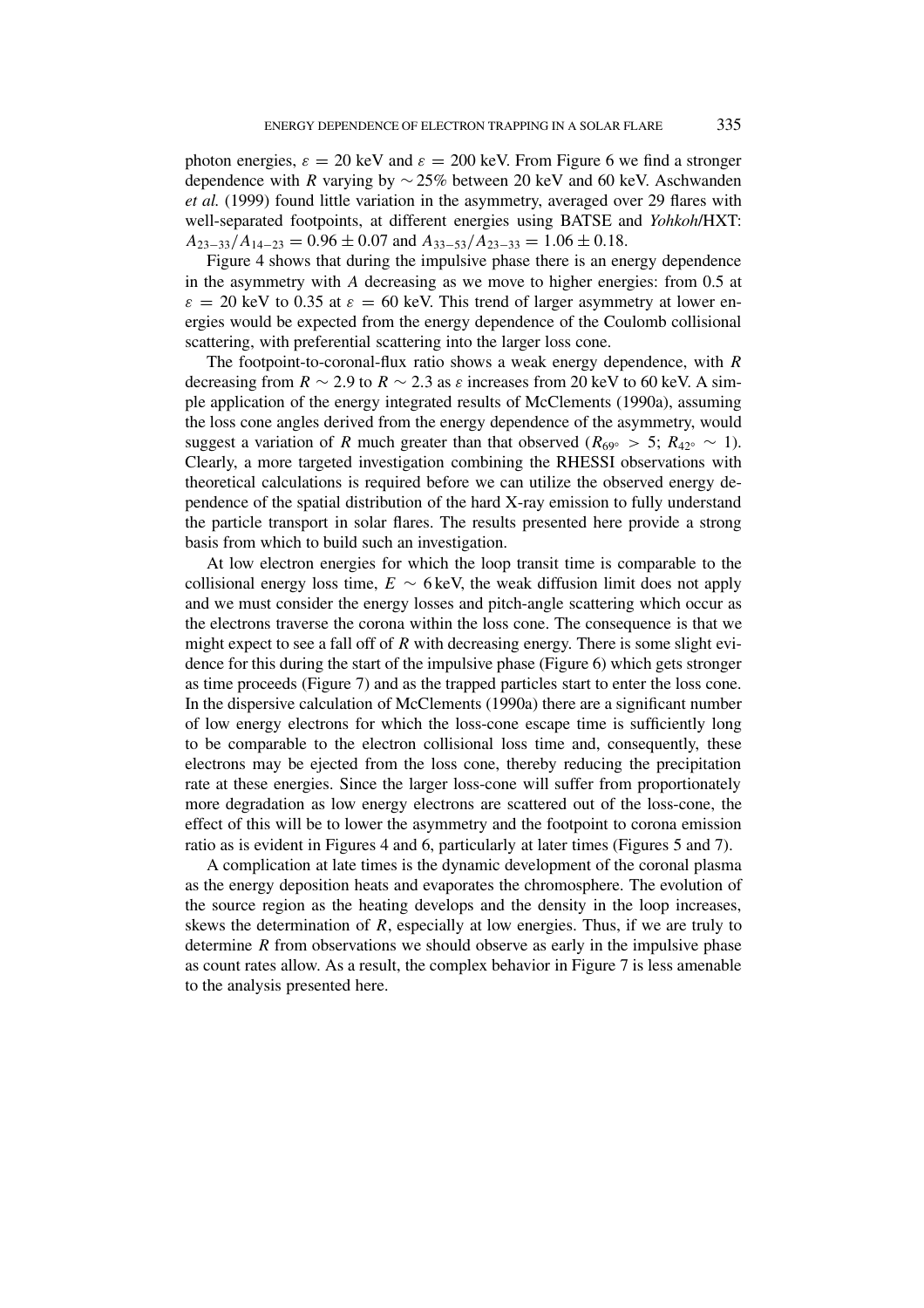On timescales shorter than the trapping times for electrons with  $E > 20 \text{ keV}$ (cf., Metcalf and Alexander, 1999) no dependence on the energy spectrum is expected in the ratio of footpoint to coronal emission when the loss cone is subject to the weak diffusion limit (Kennel and Petschek, 1966; MacKinnon, 1988), defined by the loop transit time, *te*, being much shorter than the pitch-angle scattering time,  $t_s$ . However, in the strong limit,  $t_s \leq t_e$ ,  $R \sim \epsilon^2$ , which is not observed except perhaps at low energies near the peak of the impulsive phase (19:28:00– 19:29:00 UT, see Figure 7).

Finally, we note that in this paper we have ignored the spectral properties of the injected electron distribution (cf., Metcalf and Alexander, 1999) but calculations of the spatial distribution of hard X-ray emission in most of the extant models have been shown to only exhibit a very weak dependence on the spectral index.

### 3.3. TIME DEPENDENCE OF ASYMMETRY AND FLUX RATIO

In order to get good photometry when reconstructing hard X-ray images from the RHESSI data one has to integrate over times, typically of order 10–30 s depending upon the strength of the flare. For the event discussed here our image accumulation time is 30 s. This has a direct impact on the interpretation of the observed energy dependence in the asymmetry and flux ratio parameters (Alexander and Metcalf, 1997; Metcalf and Alexander, 1999). The time spent in a coronal trap where the dominant scattering mechanism is Coulomb collisions is energy dependent with the form

$$
t_{\rm trap} = 0.95 \times 10^8 \left(\frac{E^{3/2}}{n_e}\right) \left(\frac{20}{\ln \Lambda}\right) \text{ s},\tag{9}
$$

where *E* is the electron energy in keV,  $n_e$  is the ambient electron density (cm<sup>-3</sup>), and  $\ln \Lambda$  is the Coulomb logarithm. Thus, a 100 keV electron will remain in the trap for ∼ 11 times longer than a 20 keV electron and the trapping time for a 20 keV electron is  $\sim 85(10^8/n_e)$  s. Assuming the ambient density early in the flare is low  $\sim$  2 × 10<sup>8</sup> cm<sup>-3</sup>, then low energy electrons should leave the trap in about 45 s. We, therefore, assume that the results depicted in Figure 4 are uninfluenced by the trapping and the arguments in the preceding sections apply. However, precipitation of particles from the trap will have a marked effect on the inferred asymmetries and flux ratios at later times (Figures 5 and 7).

Metcalf and Alexander (1999) discussed a range of possible consequences related to the comparison of the various timescales in the trap-plus-precipitation problem. They found that if the image accumulation time, required to recover a high-confidence image reconstruction, was large relative to the trapping time then the average spectrum in the trap is harder than the injected spectrum by a power of ∼ 1.5. Conversely, if the accumulation time was short compared to the trapping time the inferred spectrum in the trap would be identical to the injected spectrum but would harden with time as lower energy electrons escape the trap before the higher-energy electrons.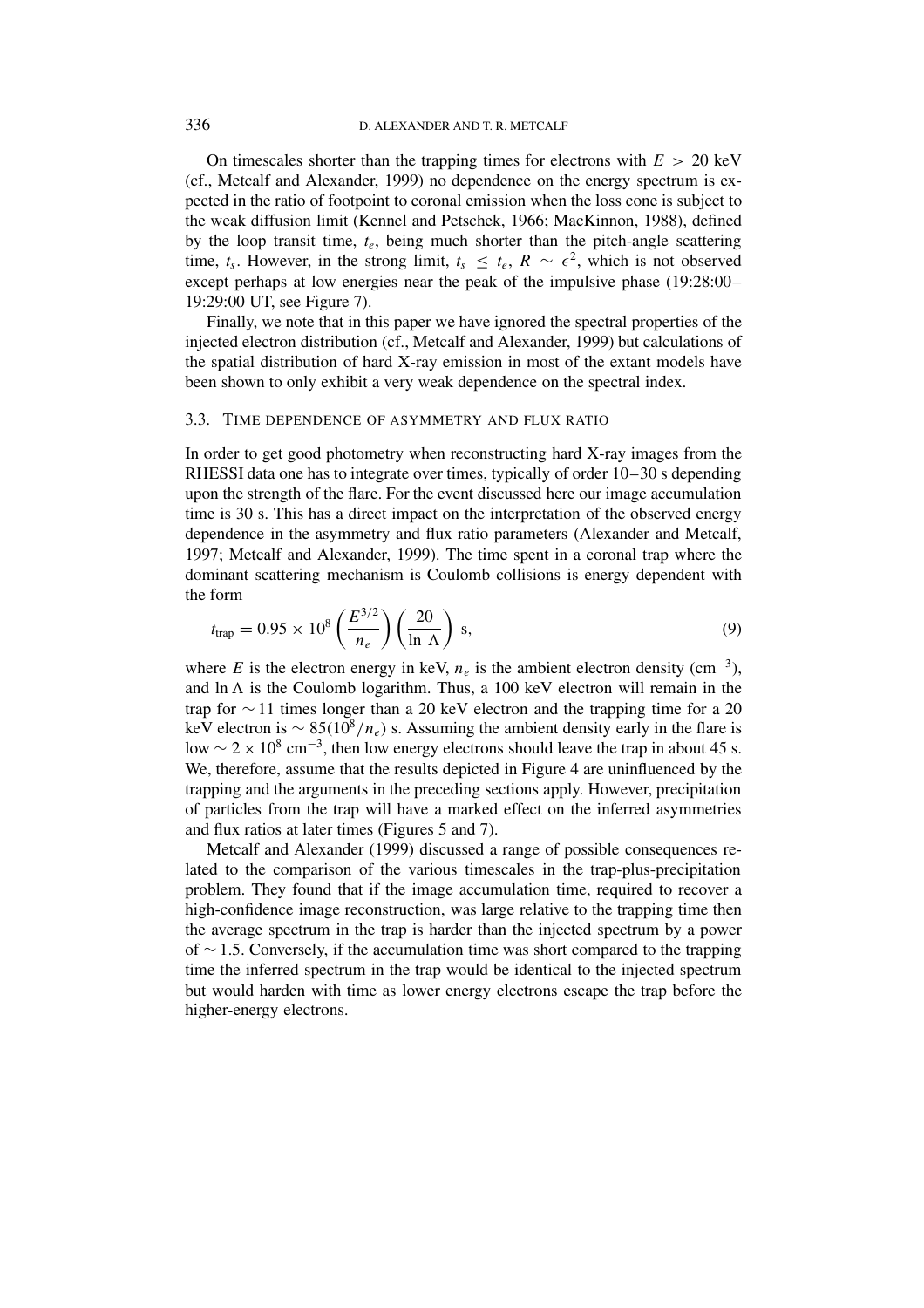Precipitation from the trap over the relatively long integration times mean that we would measure an *R* 'contaminated' by pre-trapped particles. Since collisional deflection is an accumulation of small-angle scattering with the escape probability higher on the side of the loop with the larger loss-cone angle/weaker field (Aschwanden *et al.*, 1999), electrons scattered from the trap will tend to increase the asymmetry, *A*, and the footpoint/corona emission ratio, *R*, particularly at low energies. Consequently, the loss-cone angles inferred from these quantities are higher than would be derived from a distribution uninfluenced by significant pre-trapped electrons (Figure 8).

Figures 5 and 7 show the behavior of the asymmetry and flux ratio with energy as we progress to later times during the flare impulsive phase. Over the time range from 19:28:00 UT to 19:29:00 UT the asymmetry shows a transition from the clear dominance of one footpoint to the clear dominance of the other. The most likely explanation for this is that, as the flare develops, more loops begin to participate in the flaring. This is confirmed by the study of this event by Krucker and Lin (2002) in this volume, where there is a clear transition to different footpoints with an opposite sense of asymmetry. As was pointed out in Section 2 the eastern footpoint lies in a region of strong magnetic gradient (Figure 3) and, given that both footpoints lie in comparably strong magnetic fields, it is not unreasonable to suppose that a newly flaring loop in the same region might have dramatically different footpoint field ratios. The effect on the observed energy dependence of the asymmetry is quite marked as can be seen in Figure 5 and would require a much more sophisticated modeling than is currently available. Consequently we will forego discussion of the asymmetry at late times here and concentrate on the footpoint to coronal flux ratio.

As can be seen in Figure 7, the ratio of footpoint to coronal emission demonstrates some interesting behavior as we progress through the impulsive phase. Although we believe that there is a transition to different loop structures with different conjugate field properties, this should not have as strong an effect on the footpoint to coronal emission as it did for the asymmetry. This statement is based on the assumption that, whatever the field connectivity, the acceleration process and, consequently, the properties of the injected energetic particle distribution remain unchanged throughout this transition. Essentially, this constitutes a series of traps with the same particle injection profile, which significantly affects the observed asymmetries but not the flux ratios. We, thus, assume that the observed behavior of *R* with time is a direct consequence of the escape of particles from the trap into the loss cone.

The first thing to notice is that, compared to the early impulsive phase, *R* increases significantly at all but the lowest and highest energies, signifying an increase in the footpoint emission relative to that in the corona. The decrease observed at the lowest energies is a direct consequence of the increased density in the trap as chromospheric evaporation proceeds and the temperature increases (MacKinnon, 1986; Antonucci *et al.*, 1998). This results in more of the electrons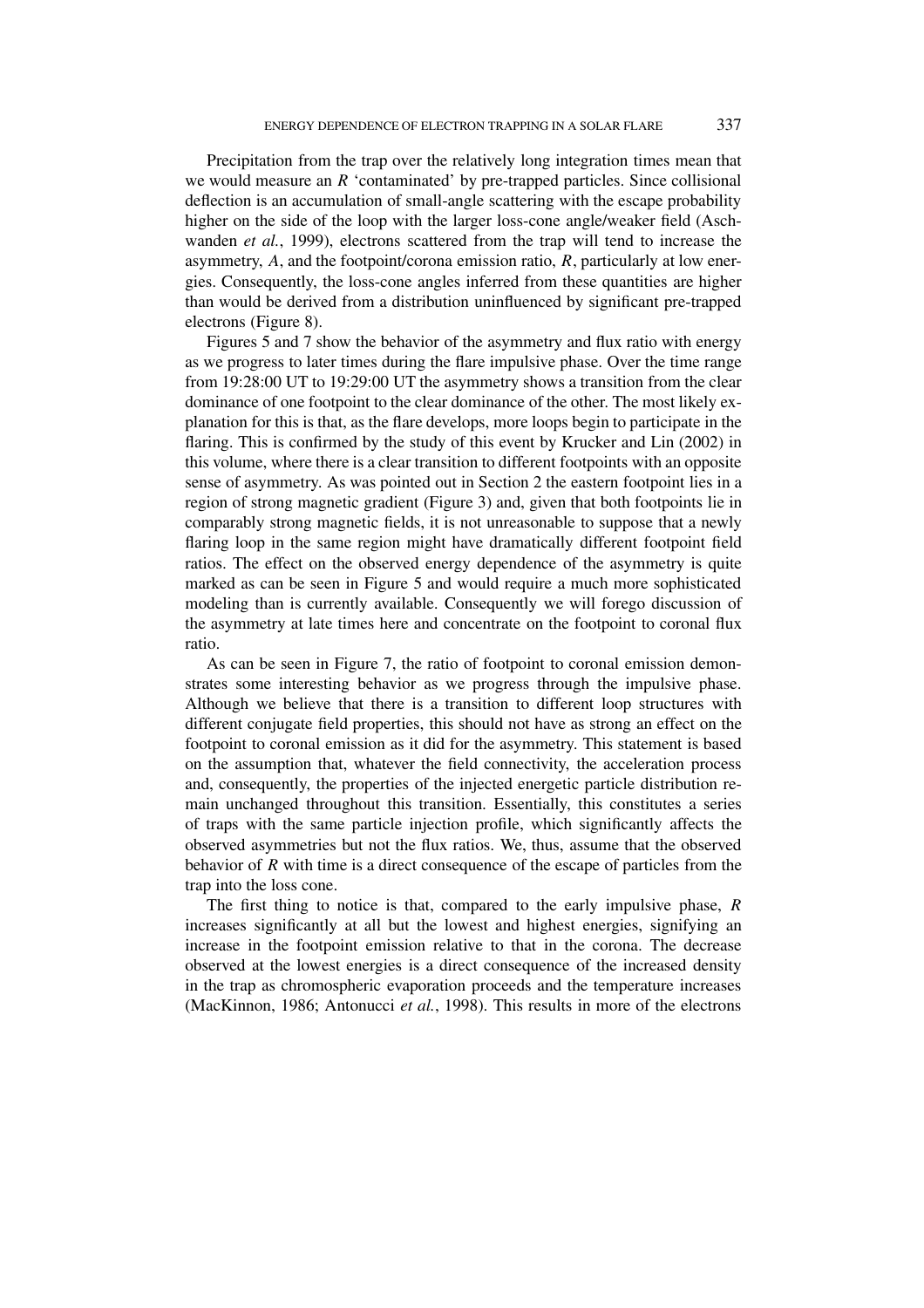thermalizing in the corona, regardless of their pitch angles. As one would expect, the effect of this process with time would be to continue lowering *R* and having the degradation of *R* spread to higher energies, as is seen in a comparison between the top and bottom panels of Figure 7. Ultimately, the coronal emission comes to dominate the footpoint emission at low energies,  $R < 1$ , as is frequently observed (Antonucci *et al.*, 1998).

The enhancement in the flux ratio at energies 20–30 keV (19:28:00– 19:28:30 UT) and 30–45 keV (19:28:30–19:29:00 UT), prior to the increasing density affecting these energies, can be understood in terms of the escape of particles from the trap into the loss cone, enhancing the footpoint emission at the expense of the coronal emission. Electrons with energies in the 20–30 keV range have trapping times of order 45–83 s for our assumed density of  $2 \times 10^8$  cm<sup>-3</sup>, comparable to the 60 s time from the beginning of the impulsive phase considered in the top panel of Figure 7 (slightly higher density at this time would lower these escape times). Electrons in the 30–45 keV energy range would have trapping times as long as  $\sim 150(2 \times 10^8/n_e(t=19:29))$  s, which compares with the 90 s time into the event considered in the bottom panel of Figure 7.

At the highest energies,  $\varepsilon \ge 65$  keV there is little change in *R* with time indicating that the trapped particles at these energies have not yet escaped the trap, having trapping times in excess of 260 s. Overall, the variation of *R* with time and energy would seem to match qualitatively the expected evolution of energetic particles in a trap-plus-precipitation scenario.

MacKinnon (1991) calculates the ratio of footpoint to trapped emission as a function of energy and time with the assumption that the source function for the injected accelerated particles is time dependent, effectively shutting off after a time  $t = 2t_0$ . He finds that at long times  $t > 2t_0$  the ratio of footpoint to coronal hard X-ray emission decreases with increasing energy. Physically, this behavior is a result of the change in dominance of directly-precipitated particles to trapprecipitated particles as the injection rate falls to zero. While we have no direct indication of the time dependence of the injected profile from our data, the presence of a strong asymmetry over the whole of the impulsive phase suggests that the injection continues for  $t_0 \gtrsim 30$  s. Over the energy range covered in our RHESSI analysis (12–60 keV) we expect *R* to fall from a value  $\sim$  4 to  $\sim$  2–3, extrapolating the curves of MacKinnon (1991). This is close to the observed behavior shown in Figures 6 and 7, indicating that trapping played a strong role in the hard X-ray source evolution for this event at late times.

# **4. Conclusions**

The trap-plus-precipitation model has been with us for some time now. The new RHESSI solar flare observations enable us to study observationally the predictions and implications of this model with unprecedented energy and spatial resolution.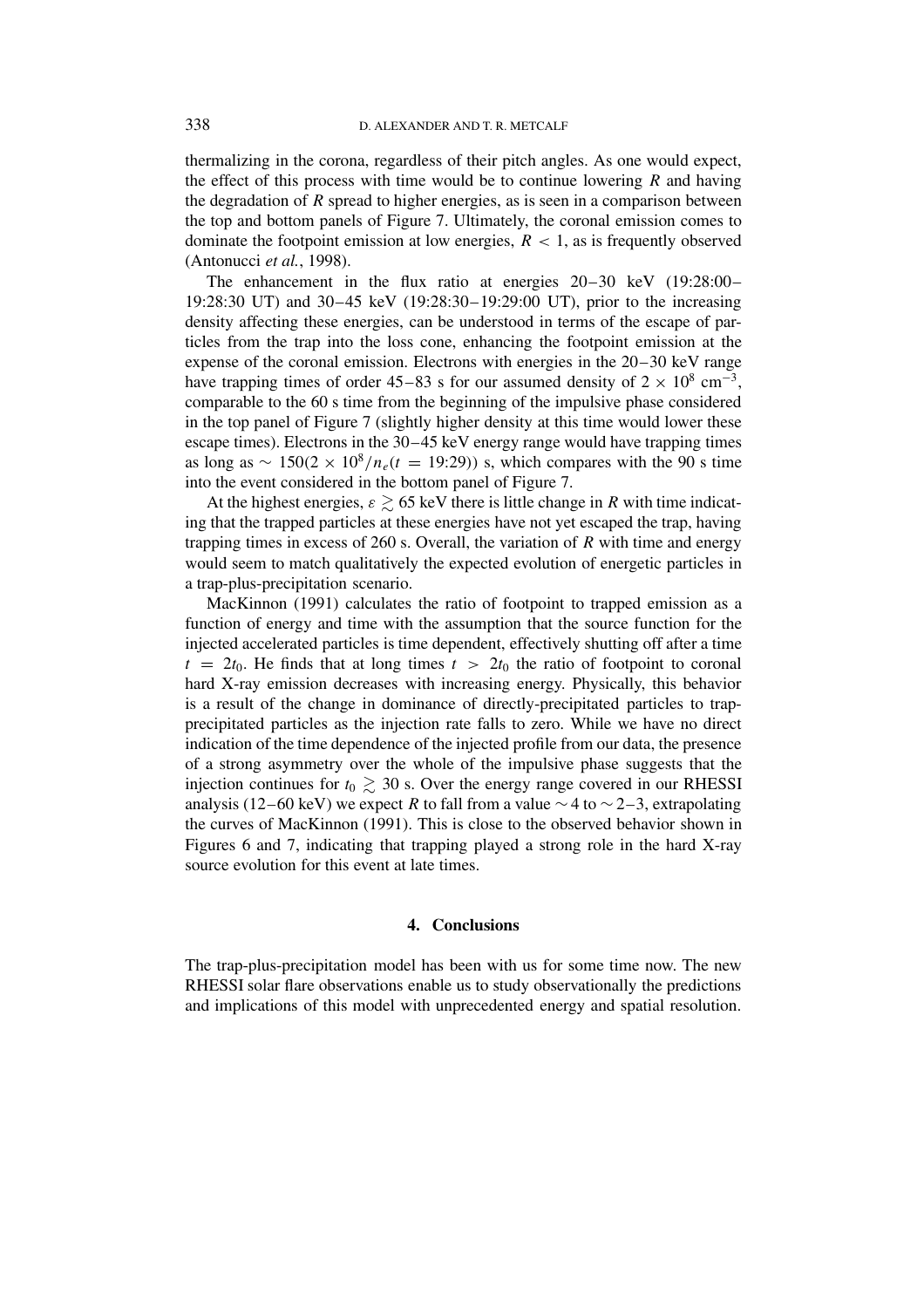Our observations of the energy-dependent coronal emission and the asymmetry in the footpoint hard X-ray emission for the 17 March 2002 flare provide a new look at how electrons are trapped in the solar corona during flares and show that trapping played a significant role in the hard X-ray source evolution for this event. Observations of the coronal trap may be intimately connected with the particle acceleration process. For example, Tsuneta and Naito (1998) demonstrate how electrons can be accelerated through a first-order Fermi process at the fast shock: the region between fast- and slow-mode shocks trap the electrons.

The observations presented above are consistent with the trap-plus-precipitation model in which a portion of the coronal electron population is trapped as a result of the converging magnetic field in the transition region and chromosphere. The asymmetry in the footpoint emission early in the impulsive phase, combined with the ratio of the footpoint to coronal emission, predicts loss cone angles at the two footpoints of about 46 and 61 deg for the western and eastern footpoints, respectively. The small 15-deg difference in the loss cone angles well describes the observations early in the impulsive phase.

Later in the impulsive phase, the asymmetry changes sign. This is likely to be the result of the flare lighting up new magnetic field lines as time progresses so that the new field lines sample an ever shifting magnetic environment at the footpoints. For the observed flare, we surmise that the magnetic field strength at the west footpoint increases as the footpoint moves until the field at the western footpoint becomes larger than the field at the eastern footpoint. This is fully consistent with the MDI magnetic field observations which show a strong spatial gradient in the magnetic field at the western footpoint.

This study has pointed out some aspects of the data analysis to expand upon as we continue using RHESSI data to study the transport of flare particles. First, a more intense hard X-ray flare than the M4.0 described here will enable us to extend this work to shorter time integrations without sacrificing energy resolution. With these shorter time integrations, we will be able to study the dynamics of the trapped particles more directly if the time resolution can be set below the trapping time for the trapped particles. Further, we have not yet fully exploited the spectral characteristics of this event, a study which will also yield new insight into the trapped particle population.

### **Acknowledgements**

We would like to thank the RHESSI team for their excellent work in providing a great scientific instrument and the software tools to access and analyze the data and to Säm Krucker for useful discussions. We are also particularly grateful to the referee for a rapid and insightful review. This work was supported in part by NASA grant NAS5-02048 (DA) and a direct grant from UC Berkeley (TRM).